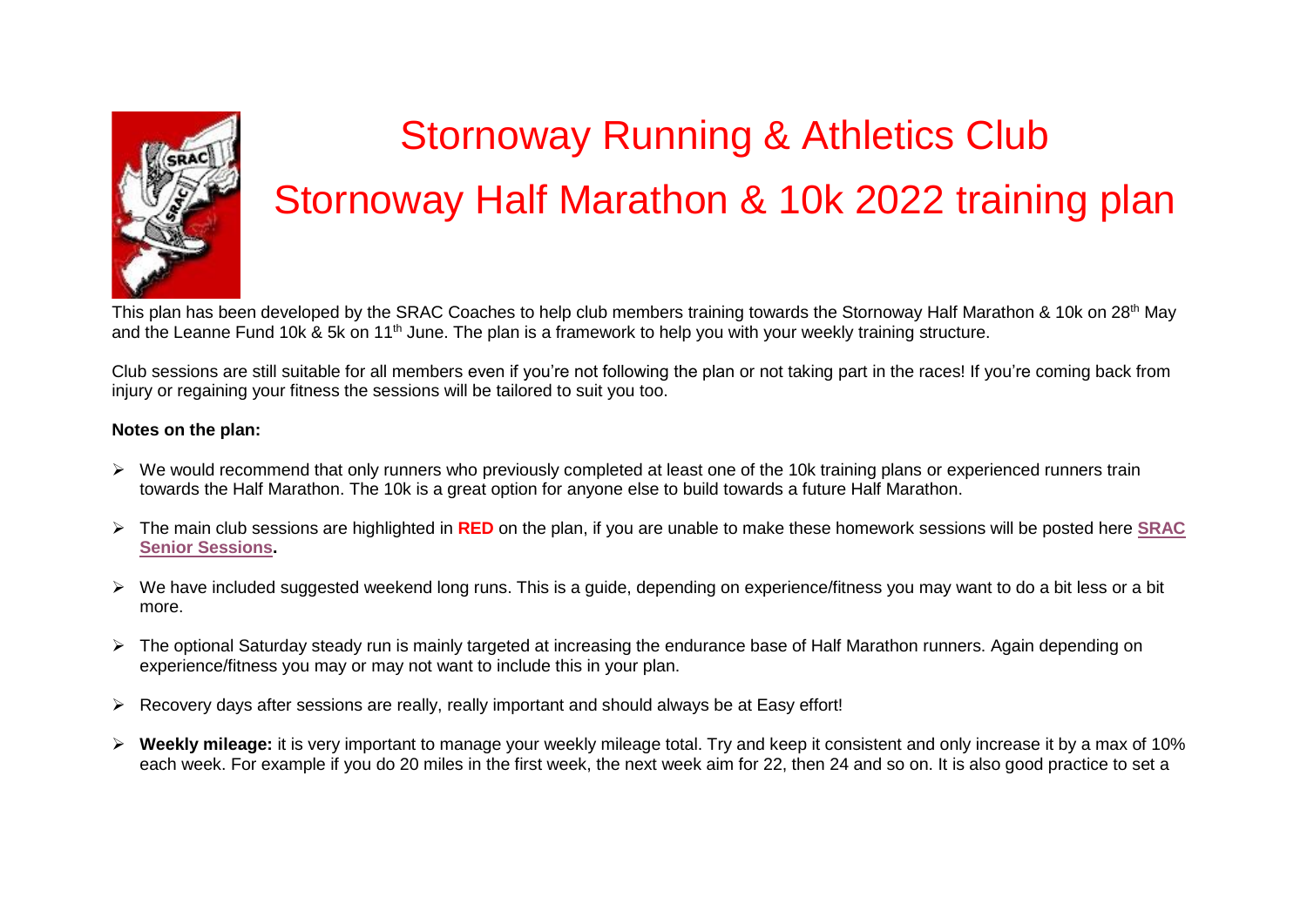peak target e.g. 35 miles and don't go beyond this. Mileage targets will be very different for everyone depending on things like fitness, experience and the races you are targeting. If you are unsure what yours should be please speak to the Coaches.

If anything doesn't make sense or you have any questions at all please email [seniortraining@srac.org.uk](mailto:seniortraining@srac.org.uk) or speak to the Coaches at training. \* See the Pace Guide below the plan too\*.

## **NEW Training Packs!**

Senior sessions have been reorganised so it is now easier to find your **Pack**! On a training night everyone will still meet up together but we will now training in **Packs**:

- **PACK A** Suitable for runners with a current 5k time over 27/28 minutes. Led by Wendy and Brenda.
- **PACK B** Suitable for runners with a current 5k time between 23 & 26 minutes. Led by Muriel, Anna and Heather.
- **PACK C** Suitable for runners with a current 5k time under 21/22 minutes. Led by Jonathan and Norman.

Our sessions are suitable for all abilities, the 5k times above are a rough guide. Everyone is free to join the Pack they feel most comfortable with on a training night and can change whenever or as often as they like! This will also help folk getting back to fitness or returning from injuries too.

Sunday long runs will also be run in Packs  $\odot$ 

#### **Here are our organised training sessions each week:**

- **Tuesday 5.30pm**, Stornoway Running Track, £2. Track interval session. Suitable for all Packs!
- **Thursday 5.30pm**, Lews Castle Museum car park. Hill/endurance training. Suitable for all Packs!
- **Sunday 9.30am**, Lews Castle Museum car park. Group long road run in the Packs, with cake at the end!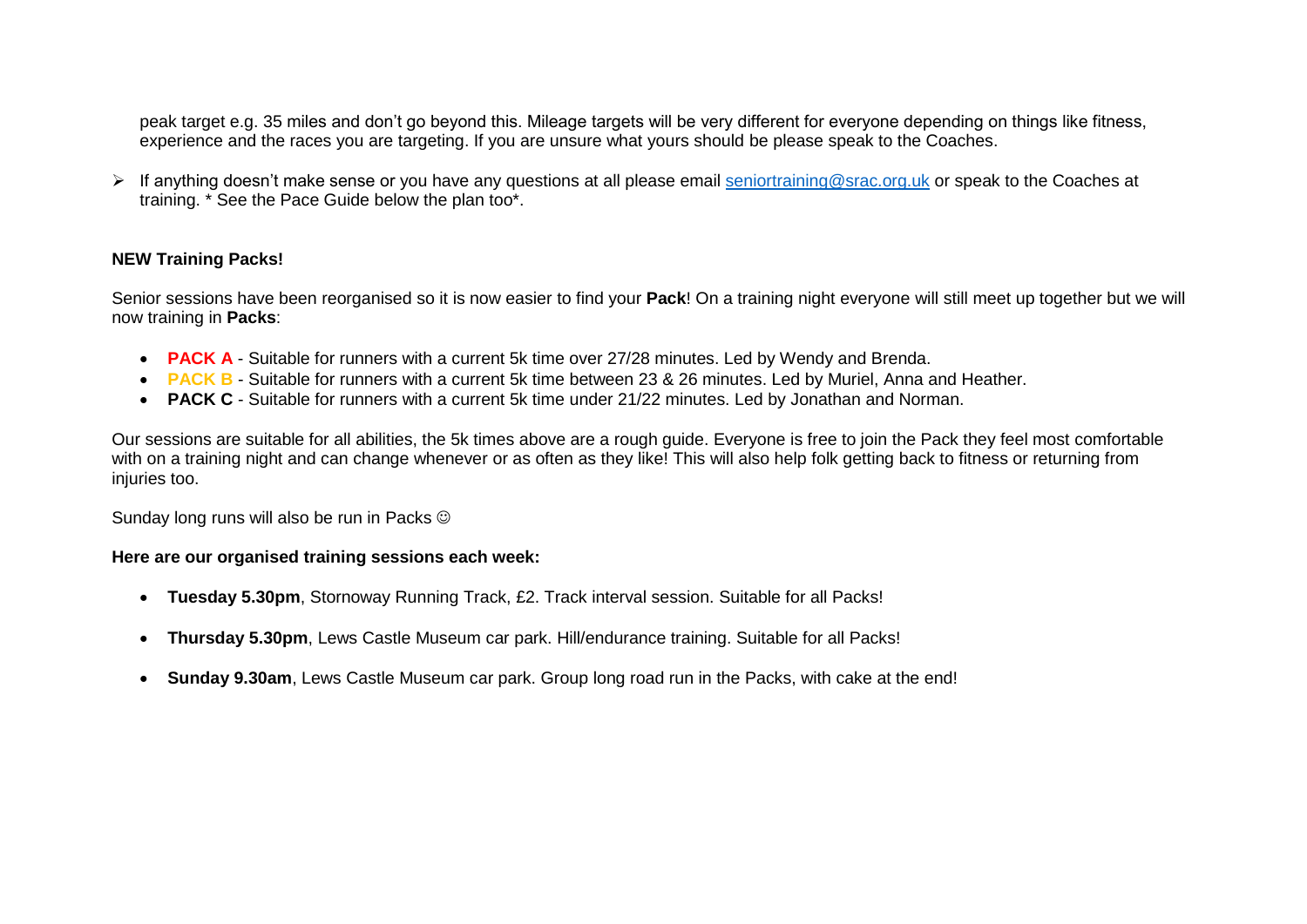# **March/April 2022**

|                                                    | <b>Monday</b>            | <b>Tuesday</b>       | <b>Wednesday</b>                                                                                                 | <b>Thursday</b>                    | <b>Friday</b>                                                        | <b>Saturday</b>                                                                  | <b>Weekend long</b><br>run                                              |
|----------------------------------------------------|--------------------------|----------------------|------------------------------------------------------------------------------------------------------------------|------------------------------------|----------------------------------------------------------------------|----------------------------------------------------------------------------------|-------------------------------------------------------------------------|
| <b>Week</b><br>beginning<br>28 <sup>th</sup> March | Rest day. No<br>running! | <b>Track session</b> | Recovery day:<br>Easy 30 mins run &<br>core/strength<br>training or cross<br>training (swim, bike,<br>walk, etc) | <b>Wacky</b><br><b>Race 6 - 5k</b> | Recovery day:<br>Easy 30-40mins<br>run or cross<br>training or rest. | Steady run between<br><b>5 &amp; 7 miles</b><br>(Optional run)<br><b>Or Rest</b> | 70-80 mins<br>(Half mara<br>runners)<br>30-50 mins<br>(5k/10k runners)  |
| <b>Week</b><br>beginning<br>4 <sup>th</sup> April  | Rest day.                | <b>Track session</b> | Recovery day                                                                                                     | Hill/endurance<br>session          | Recovery day or<br>rest                                              | Steady run between<br>5 & 7 miles<br>(Optional run)<br>Or Rest                   | 80-90 mins<br>(Half mara<br>runners)<br>30-60 mins<br>(5k/10k runners)  |
| <b>Week</b><br>beginning<br>11th April             | Rest day.                | <b>Track session</b> | Recovery day                                                                                                     | Hill/endurance<br>session          | Recovery day or<br>rest                                              | <b>Back to the Track</b><br>Race 5000m or<br><b>3000m TBC</b>                    | 80-90 mins<br>(Half mara<br>runners)<br>30-60 mins<br>(5k/10k runners)  |
| <b>Week</b><br>beginning<br>18 <sup>th</sup> April | Rest day.                | <b>Track session</b> | Recovery day                                                                                                     | Hill/endurance<br>session          | Recovery day or<br>rest                                              | Steady run between<br>6 & 8 miles<br>(Optional run)<br>Or Rest                   | 90-100 mins<br>(Half mara<br>runners)<br>40-70 mins<br>(5k/10k runners) |
| <b>Week</b><br>beginning<br>25 <sup>th</sup> April | Rest day.                | <b>Track session</b> | Recovery day                                                                                                     | Hill/endurance<br>session          | Recovery day or<br>rest                                              | Steady run between<br>7 & 9 miles<br>(Optional run)<br>Or Rest                   | 90-100 mins<br>(Half mara<br>runners)<br>40-70 mins<br>(5k/10k runners) |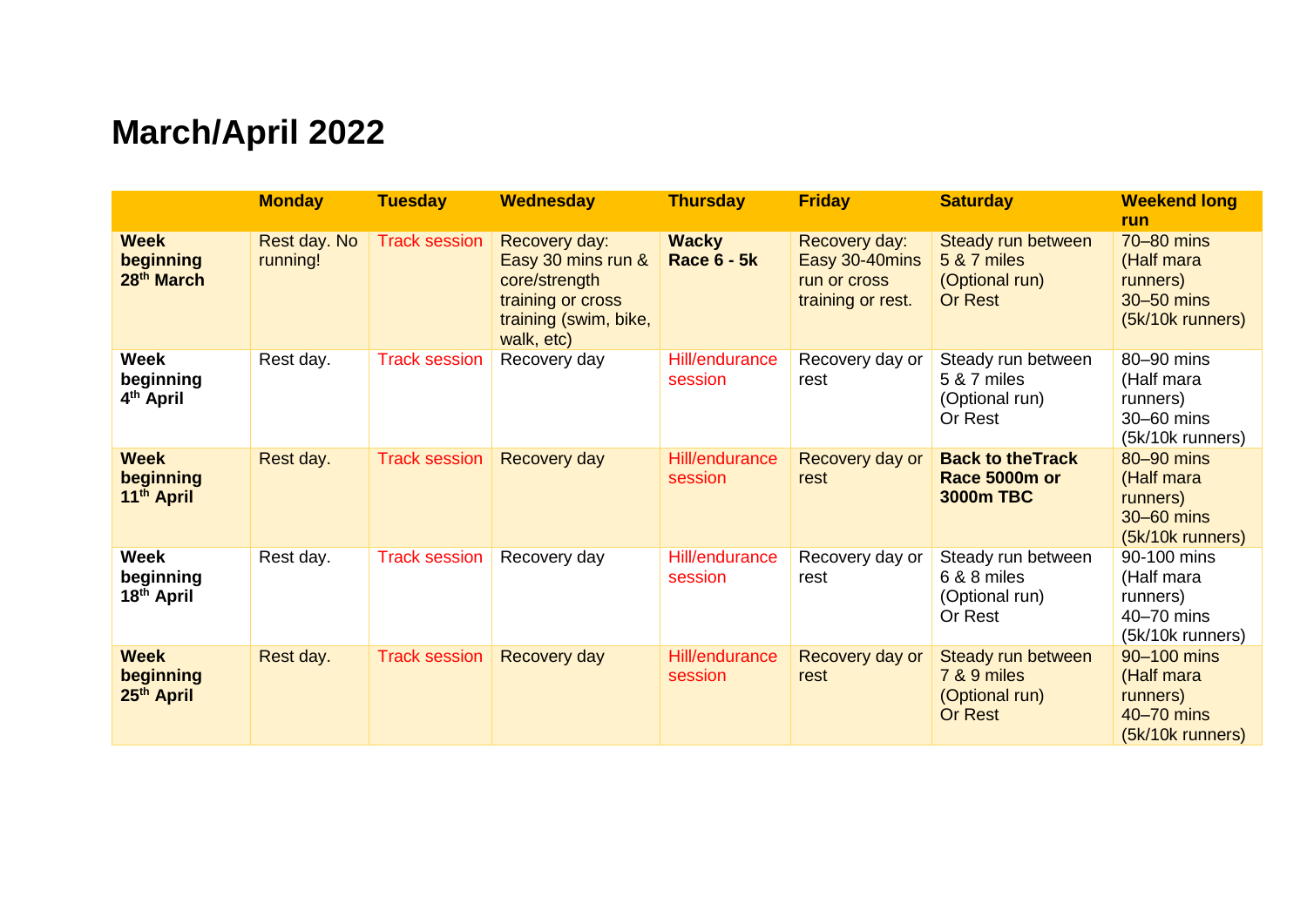| <b>Week</b><br>beginning<br>$2nd$ May            | Rest day. No<br>running! | <b>Track session</b> | Recovery day:<br>Easy 30 mins run &<br>core/strength<br>training or cross<br>training (swim, bike,<br>walk, etc) | Hill/endurance<br>session                    | Recovery day:<br>Easy 30-40mins<br>run or cross<br>training or rest. | Steady run between<br>8 & 10 miles<br>(Optional run)<br><b>Or Rest</b> | 100-110 mins<br>(Half mara<br>runners)<br>50-80 mins<br>(5k/10k runners) |
|--------------------------------------------------|--------------------------|----------------------|------------------------------------------------------------------------------------------------------------------|----------------------------------------------|----------------------------------------------------------------------|------------------------------------------------------------------------|--------------------------------------------------------------------------|
| <b>Week</b><br>beginning<br>$9th$ May            | Rest day.                | <b>Track session</b> | Recovery day                                                                                                     | Hill/endurance<br>session                    | Recovery day or<br>rest                                              | Steady run between<br>6 & 8 miles<br>(Optional run)<br>Or Rest         | 100-110 mins<br>(Half mara<br>runners)<br>50-80 mins<br>(5k/10k runners) |
| <b>Week</b><br>beginning<br>$16th$ May           | Rest day.                | <b>Track session</b> | Recovery day                                                                                                     | <b>Hill/endurance</b><br>session             | Recovery day or<br>rest                                              | Steady run between<br>4 & 5 miles<br>(Optional run)<br><b>Or Rest</b>  | $40-60$ mins<br>(Half mara<br>runners)<br>30-60 mins<br>(5k/10k runners) |
| <b>Week</b><br>beginning<br>23rd May             | Rest day.                | <b>Track session</b> | Rest day                                                                                                         | Group 30-<br>40min run with<br>4x2min bursts | 20min easy run<br>or rest day.                                       | <b>STORNOWAY HALF</b><br>& 10K                                         | <b>Well-earned lie</b><br>in!                                            |
| <b>Week</b><br>beginning<br>30 <sup>th</sup> May | Rest day.                | <b>Track session</b> | Recovery day                                                                                                     | Hill/endurance<br>session                    | Recovery day or<br>rest                                              | Steady run between<br>4 & 5 miles<br>(Optional run)<br><b>Or Rest</b>  | 30-60 mins<br>(5k/10k runners)                                           |
| <b>Week</b><br>beginning<br>6 <sup>th</sup> June | Rest day.                | <b>Track session</b> | Rest day                                                                                                         | Group 30-<br>40min run with<br>4x2min bursts | Recovery day or<br>rest                                              | <b>LEANNE FUND 10k</b><br>& 5k                                         | <b>Start of summer</b><br>training break $\circledcirc$                  |